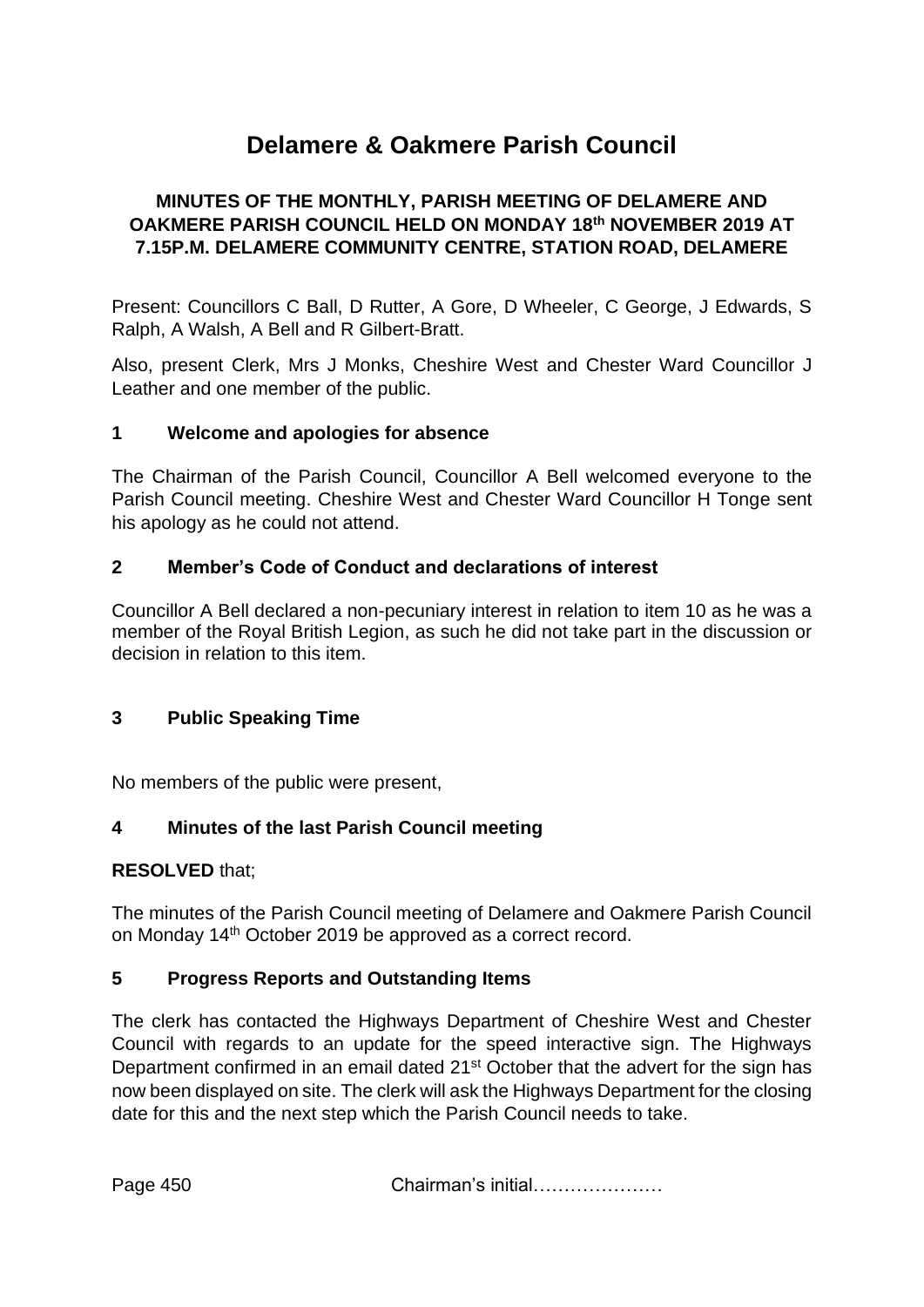The clerk received a letter dated 24<sup>th</sup> October 2019 from Antionette Sandbach MP stating that she had written to the Chief Executive of Cheshire West and Chester Council regarding the issue of home to school transport. The letter from the Chief Executive of Cheshire West and Chester Council stated that the Scrutiny Committee were reporting back to the Council and will consider the recommendations of this committee.

Councillor C George and Councillor D Wheeler had met with a representative of the owners regarding a permission path from Station Road. They were hopeful that a path could be considered however this would not be possible until the development on the Hollies was underway.

Councillor A Gore confirmed that she would be undertaking an inspection of Little Wood and the field at Frith Avenue.

The clerk confirmed that she had ordered and received one thousand daffodils from the Street Care Department of Cheshire West and Chester Council. Cheshire West and Chester Ward Councillor H Tonge had confirmed that he would pay for these. The Parish Council thanked Cheshire West and Chester Ward Councillor H Tonge for these bulbs.

The clerk confirmed that she had contacted the Parish Council's solicitors for an update on the lease. The solicitors have confirmed in an email dated 21<sup>st</sup> October 2019 that they have submitted all the documentation to the land registry and they are awaiting processing as they have got significant backlogs.

The clerk had received an email dated 24<sup>th</sup> October 2019 from the Highways Department of Cheshire West and Chester Council regarding the request for an extension of the proposed speed limit to cover Gresty's Waste. They stated that this was not possible due to the lack of density of the housing and the lack of recorded injury collisions.

#### **6 Correspondence**

The clerk received an email dated 16<sup>th</sup> October 2019 from the Chairman of Utkinson and Cotebrook Parish Council regarding its final draft Neighbourhood Plan.

The clerk received an email dated 12<sup>th</sup> November 2019 regarding the organisation of a small friendly competition with local Parish Councils led by Crowton Parish Council. A meeting has been arranged for 5<sup>th</sup> December 2019 at Crowton Village Hall to discuss this matter further and Councillor J Edwards will attend to represent the Parish Council.

The clerk had received an email dated  $4<sup>th</sup>$  November 2019 from the Forestry Commission regarding a news update and they have invited Parish Councillors for a drop-in session on Tuesday  $12<sup>th</sup>$  November to discuss any aspect of the work. Councillor D Wheeler confirmed that he had attended this drop-in session for an update.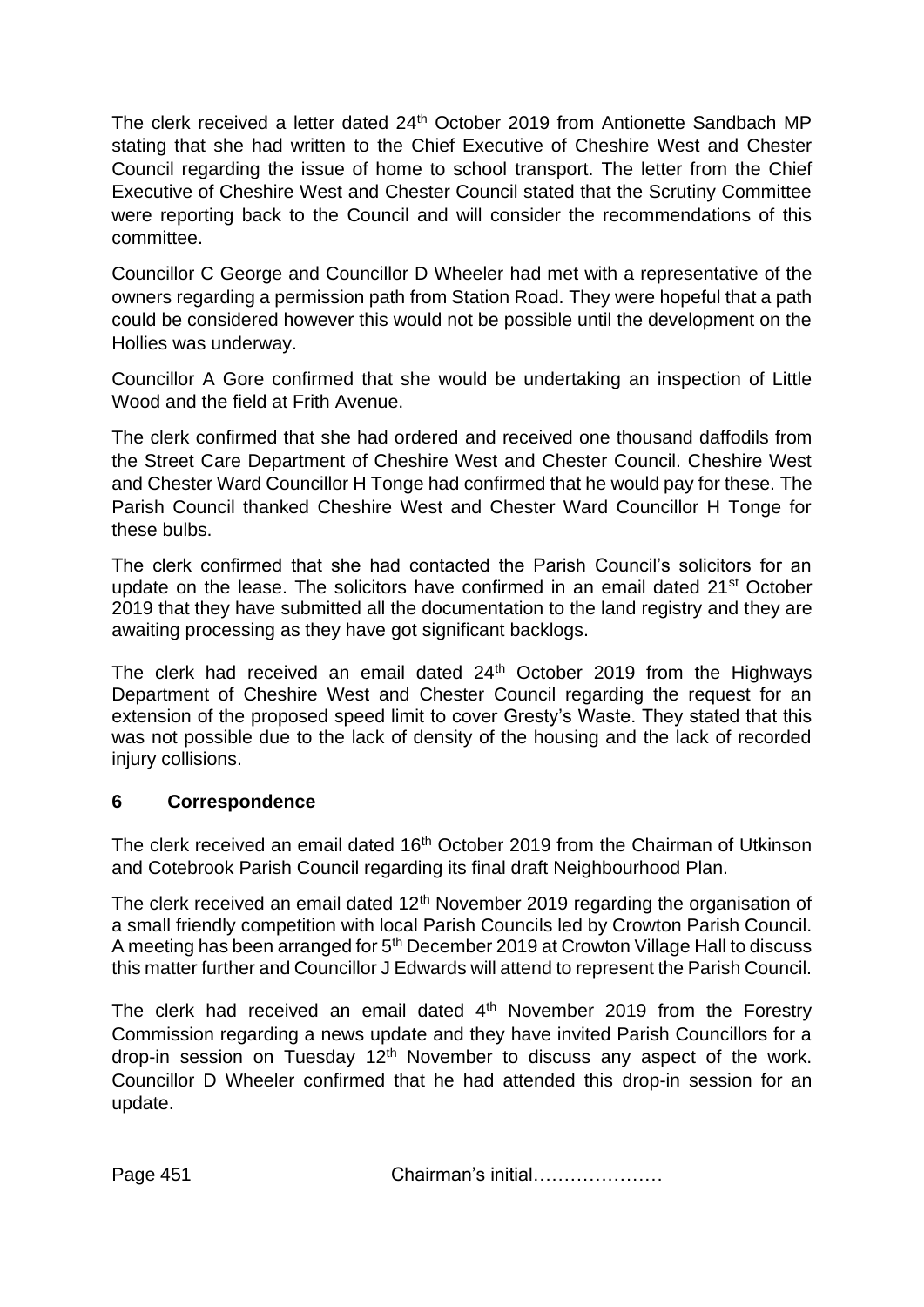The clerk informed the Parish Council that there were new website regulations that had been issued. The Public Sector Bodies (Websites and Mobile Applications) (No. 2) Accessibility Regulations 2018 came into force on the 23<sup>rd</sup> September 2018. And all existing websites to be compliant from 23rd September 2020. The clerk had circulated information about the new regulations to all the Parish Councillors for their attention. Councillor C George and Councillor J Taylor will look into to see if the current website meets the criteria.

The clerk had received an invite for the next Crown Farm Quarry Liaison meeting for 2pm on 19th November 2019. Councillor C George and Councillor D Wheeler will be attending this meeting.

# **7 Right hand turn for St Peters Church**

The clerk had received a reply dated 21<sup>st</sup> October 2019 from the Highways Department of Cheshire West and Chester Council with regards to the request to install a righthand turn for St Peters Church off the A556. They have confirmed that this would have to be funded by the Church/Parish Council.

## **RESOLVED** that;

The clerk was requested to contact the Highways Department of Cheshire West and Chester Council on this matter asking for this to be reinstated as this turn was used by a high number of residents on a regular basis.

#### **8 Planning**

The Parish Council considered all of the planning applications that had been received up to 18<sup>th</sup> November 2019.

#### **RESOLVED** that;

- (a) No objections were to be made to 19/03647/FUL, New detached dwelling. Land at Grid Ref 356670 368787 Chester Road Oakmere.
- (b) No comments were to be made to 19/03715/FUL, Conversion of existing garage/storeroom into one dwelling including extensions - amendment to application 19/02089/FUL, Highview Yeld Lane Delamere

Councillor C George asked Cheshire West and Chester Ward Councillor J Leather why public comments had been removed from the Planning website at Cheshire West and Chester Council. Cheshire West and Chester Ward Councillor J Leather stated that he would look into this matter.

Page 452 Chairman's initial…………………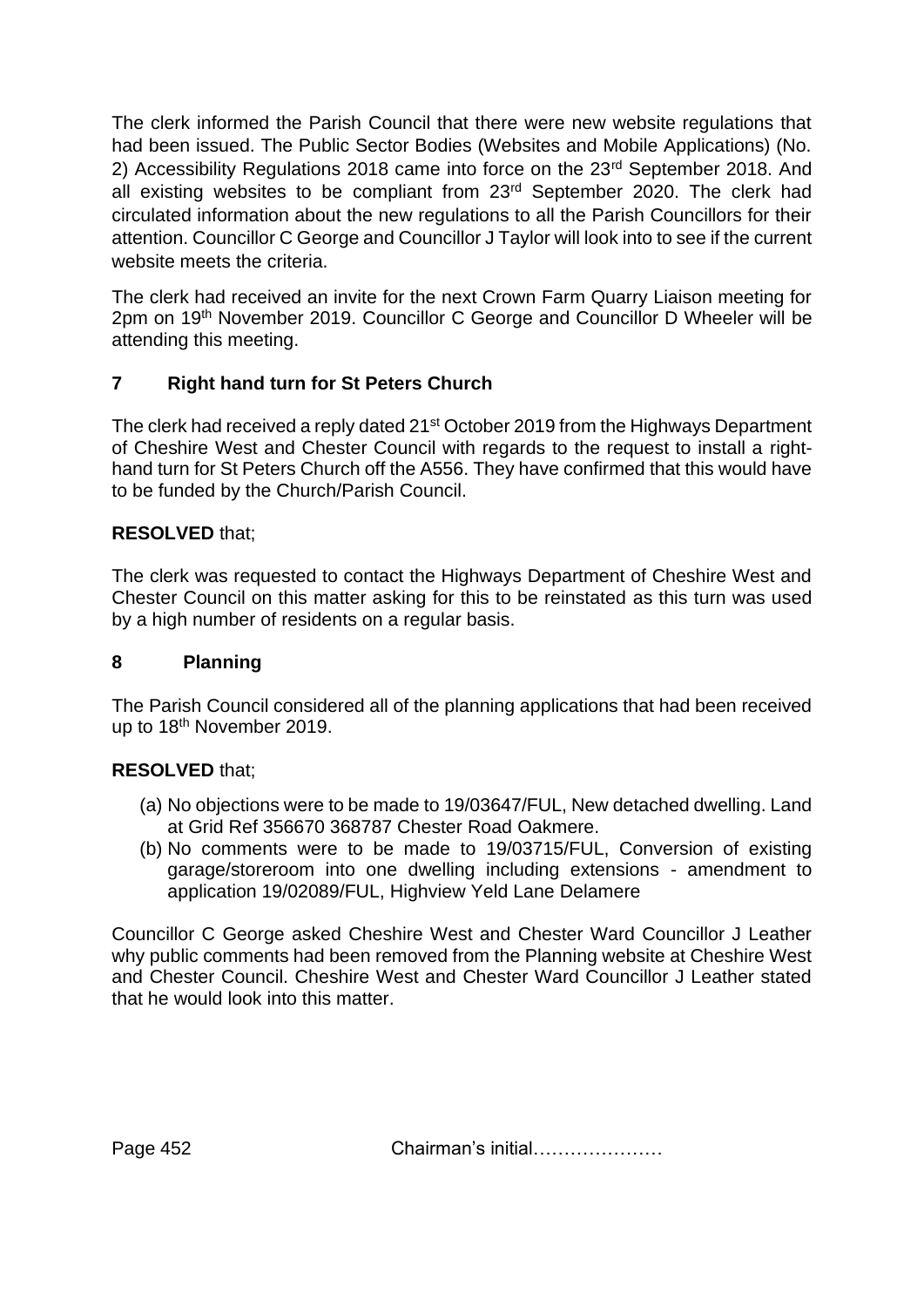#### **9 Finance**

The clerk reported that the current bank balances were as follows and bank statements showing these amounts were presented and signed by the Chairman.

Bank account balance is £27,729.66 as at 31st October 2019.

(The bank balance amount includes the New Homes Bonus fund)

Total of earmarked funds to date is £4872.83. Earmarked funds as follows;

£872.83 for Parish Council solicitors' fees (Butcher & Barlow) appointed 16<sup>th</sup> October 2017. (deduced from the New Homes Bonus fund).

£4,000 for Speed indicator Devise for Station Road, resolved to spend in July 2019 minutes.

New Homes Bonus fund (which is included in the bank balance) is £14509.80.

No unpaid cheques. No income for October 2019.

# **RESOLVED** that;

the following payments be authorised;

| Method of<br>payment               | Payee                                       | Particulars of payment                                             | Amount  |
|------------------------------------|---------------------------------------------|--------------------------------------------------------------------|---------|
| Standing<br>Order 21 <sup>st</sup> | <b>Clerk</b>                                | Salary for November                                                | £361.96 |
| Standing<br>Order 21 <sup>st</sup> | <b>Cheshire Pension Fund</b>                | Employers &<br>employees'<br>contribution for<br>November          | £130.68 |
| 001054                             | <b>Clerk</b>                                | <b>Expenses for</b><br>November                                    | £31.35  |
| 001055                             | <b>Cheshire West and Chester</b><br>Council | Speed limit<br>contributions for<br><b>Stoneyford Lane</b>         | £334.00 |
| 001056                             | <b>HMRC</b>                                 | <b>Inland Revenue</b><br>payment                                   | £21.00  |
| 001057                             | <b>Clive George</b>                         | Payment for printing of<br>the Delamere and<br><b>Oakmere News</b> | £434.58 |

Page 453 **Chairman's initial…………………**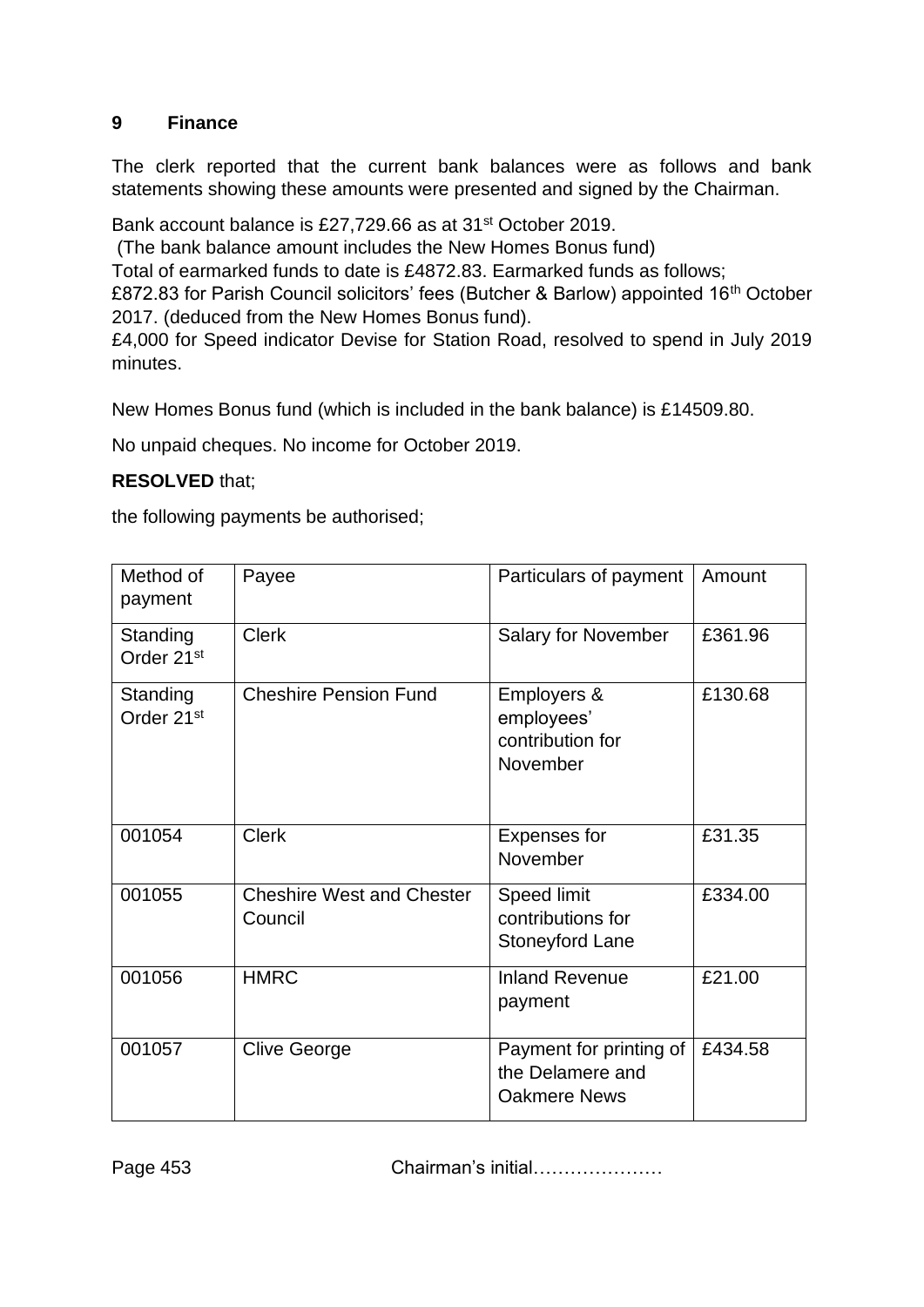#### **10 Remembrance Stone at St Peters Church**

The clerk had received a letter dated 21st October 2019 from the PCC Secretary of St Peters Church. The letter thanked the Parish Council for their offer of support and invited Parish Councillors to attend the Service of Remembrance at St Peters Church on Sunday 10th November at 10.30am.

There had also been a request to include the Remembrance Stone under the Parish Council insurance.

Councillor A Bell declared a non-pecuniary interest in relation to item 10 as he was a member of the Royal British Legion, as such he did not take part in the discussion or decision in relation to this item.

#### **RESOLVED** that;

The Remembrance Stone could not be covered under the Parish Council insurance as it was not owned by the Parish Council.

The clerk was asked to contact the PCC Secretary to inform the church of this decision.

#### **11 Meeting dates for 2020**

#### **RESOLVED that;**

The meeting dates for 2020 were agreed as follows and the clerk was requested to circulate and put on the website and book the community centre accordingly.

| Monday 20th January               | <b>Monthly Parish Council Meeting</b> | 7.15pm |
|-----------------------------------|---------------------------------------|--------|
| Monday 10th February              | <b>Monthly Parish Council Meeting</b> | 7.15pm |
| Monday 16th March                 | <b>Monthly Parish Council Meeting</b> | 7.15pm |
| Monday 20 <sup>th</sup> April     | <b>Annual Parish Meeting</b>          | 7.15pm |
| Monday 20 <sup>th</sup> April     | <b>Monthly Parish Council Meeting</b> | 7.15pm |
| Monday 18th May                   | Annual Meeting of the Parish Council  | 7.15pm |
| Monday 18 <sup>th</sup> May       | <b>Monthly Parish Council Meeting</b> | 7.15pm |
| Monday 15 <sup>th</sup> June      | <b>Monthly Parish Council Meeting</b> | 7.15pm |
| Monday 13 <sup>th</sup> July      | <b>Monthly Parish Council Meeting</b> | 7.15pm |
| Monday 14 <sup>th</sup> September | <b>Monthly Parish Council Meeting</b> | 7.15pm |
| Monday 19 <sup>th</sup> October   | <b>Monthly Parish Council Meeting</b> | 7.15pm |
| Monday 16 <sup>th</sup> November  | <b>Monthly Parish Council Meeting</b> | 7.15pm |
| Monday 14th December              | <b>Monthly Parish Council Meeting</b> | 7.15pm |
| Page 454                          | Chairman's initial                    |        |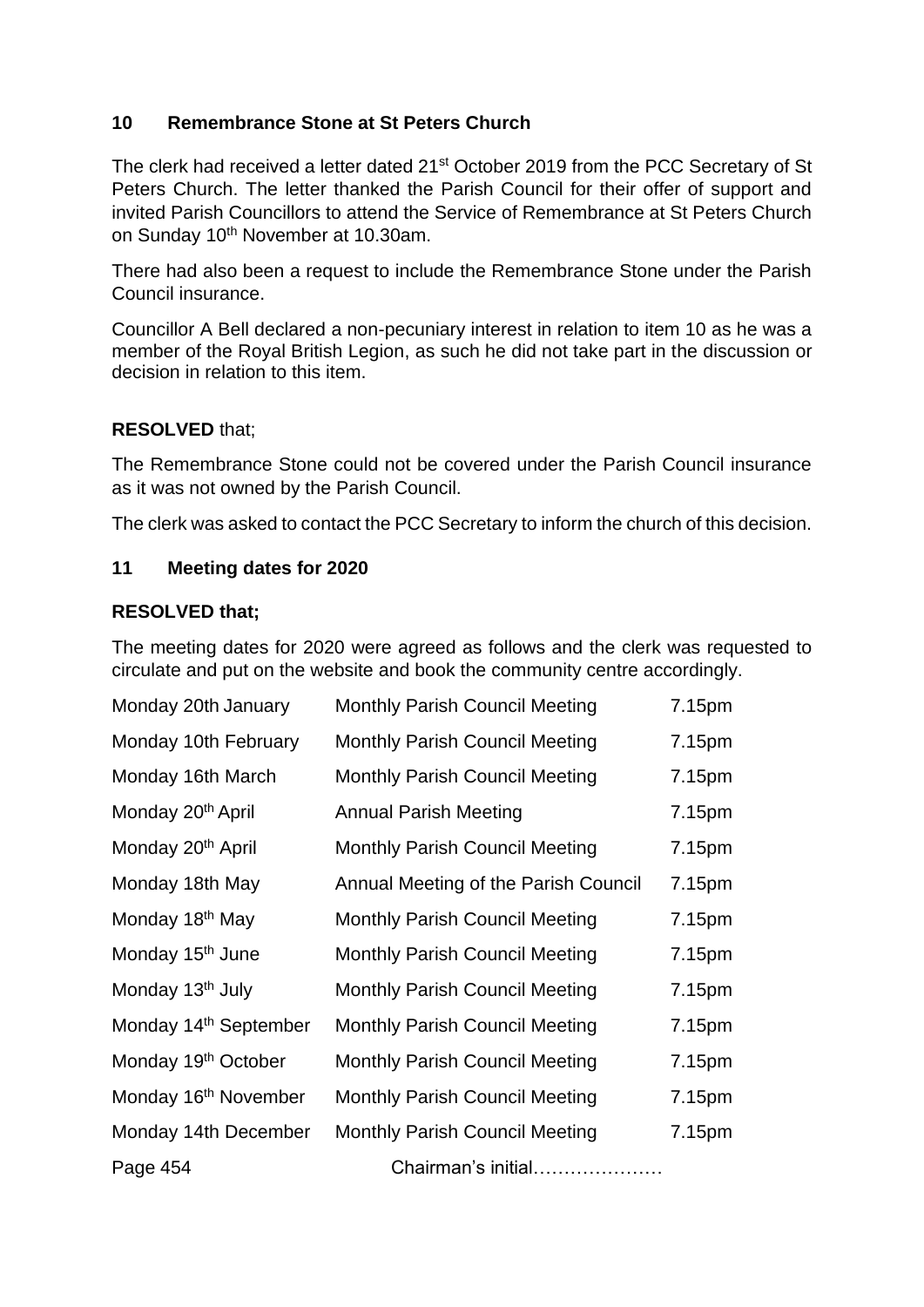## **12 Neighbourhood Plan**

Councillor J Edwards reported that there had been a meeting of the Neighbourhood Plan Steering Group on 11<sup>th</sup> November 2019.

#### **RESOLVED** that;

A steering group was set up with Councillors J Edwards, C George, C Ball and A Bell with members of the public. Councillor J Edwards was the chairman of the Neighbourhood Plan group.

Councillor J Edwards confirmed that he had contacted Cheshire Community Action in order to set up a meeting and had approached Manley Parish Council with regards to extending the boundary of the proposed Neighbourhood Plan.

The clerk confirmed that she had consulted Cheshire Association of Local Councils with regards to the clerk authorising payments on behalf of the steering group without further authorisation from the Parish Council and that she would circulate the guidance received on this matter.

Councillor J Edwards asked the clerk to approach Cheshire Wildlife Trust for a quote for a wildlife survey.

The next meeting of the Neighbourhood Plan steering group would be in January and they would look to do an event at the Annual Parish meeting in April. The clerk was asked to book the main hall at the community centre for this event.

#### **13 Field at Frith Avenue**

Councillor C George reported that there had been a meeting of the Frith Avenue working group on 4<sup>th</sup> November 2019 and that a low-key improvement approach would be favoured by residents. This included;

- a path across the site following the route currently taken by walkers:
- one or two extra tables and benches in the vicinity of the existing ones to the west of the site;
- one or two raised beds in the vicinity of the table/s;
- the grass to the east of the path to be cut short, while that to the west of the path around the table/s would continue to be cut as at present;
- bulbs among the trees to the west of the site;
- the goalpost to be kept;
- the character of trees and hedgerows around the site to remain as at present.
- one resident (not present at the gathering) would like the hedgerow along Station Road to be cut back to a closely trimmed hedge, but this view was not widely shared.

Page 455 **Chairman's initial………………**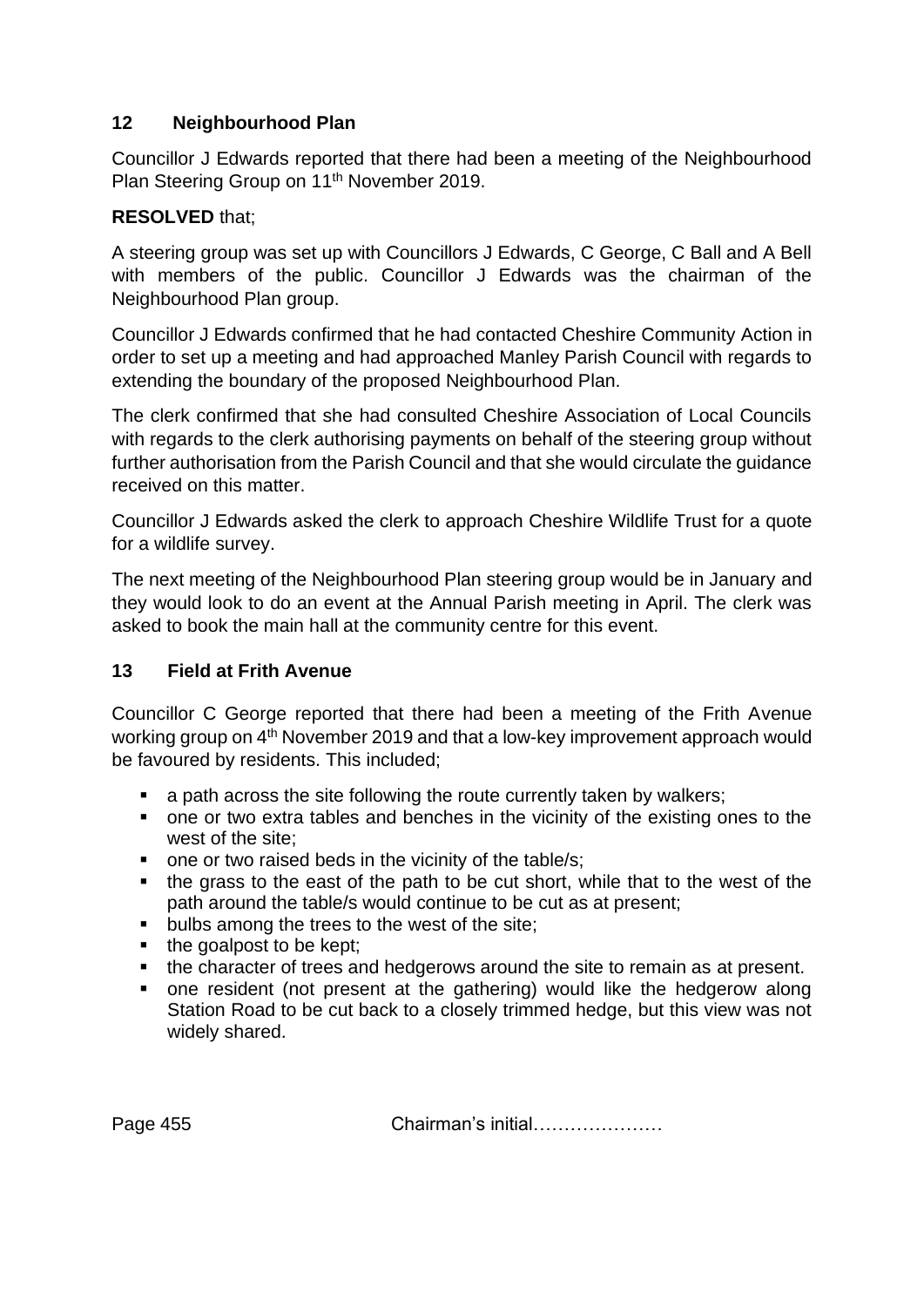It was agreed that the residents of the area should be consulted before any plans are finalised. From the information currently available an estimate would be made of the likely expenditure required from the parish council. Provisional approval would be sought from the Parish Council prior to the residents' meeting.

Councillor A Gore had obtained a quote from a Grounds Maintenance company and Councillor C George stated that he would approach Tarmac regarding a quote and a possible grant application.

It was proposed that the Parish Council would agree in principle for the expenditure on the Frith Avenue project as described above up to a maximum of £2,000 (excluding grant funding).

Councillors D Rutter, J Taylor, A Bell, J Edwards, A Walsh, C George, D Wheeler and C Ball voted in favour of this proposal.

Councillors S Ralph, R Gilbert-Bratt and A Gore voted against this proposal as such it was;

## **RESOLVED** that;

The Parish Council would agree in principle for the expenditure on the Frith Avenue project as described above up to a maximum of £2,000 (excluding grant funding).

#### **14 Oakmere Ward Vacant Seats**

The clerk informed the Parish Council that one application had been received for the post of Parish Councillor for the two vacant seats.

#### **RESOLVED** that;

The Parish Councillors considered the application form and CV, which had been received.

Mr Justin Taylor was co-opted as a member of Delamere and Oakmere Parish Council onto the Oakmere ward.

The clerk gave Mr Taylor the declaration of acceptance form and the declaration of interest form for his completion and asked for both forms to be returned at the next Parish Council meeting.

The clerk will circulate a schedule of training events from the Cheshire Association of Local Councils, a copy of the Standing Orders and a copy of the 'Good Councillor' guide for their reference.

Page 456 **Chairman's initial………………**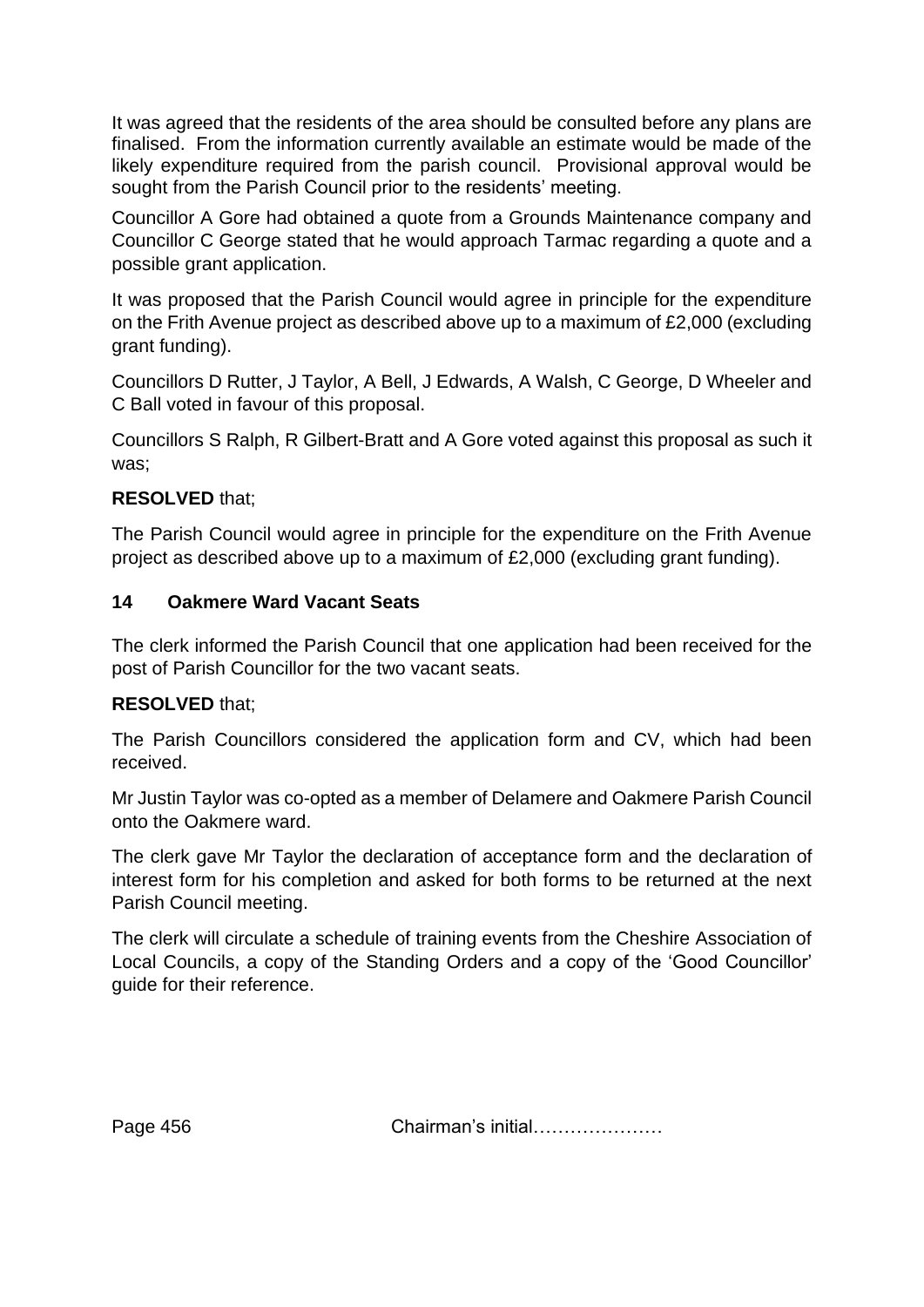# **15 Update from Cheshire West and Chester Councillors**

Cheshire West and Chester Ward Councillor J Leather reported that due to the election in December there would be a delay in Cheshire West and Chester Council considering any change in policy with regards to school transport. School Transport appeals will continue and these will be continued to be supported by the Ward Councillors.

Cheshire West and Chester Ward Councillor J Leather reported that Cheshire West and Chester Council had current consultations regarding the following;

- Social Housing Policy
- Council Plan

# **16 Councillor's report and future agenda items**

Councillor A Bell requested the clerk to contact Cheshire West and Chester Council to order grit bins for the following locations, Shakerley Close (reported to Cheshire West and Chester Council under 4888122), Mere Crescent (reported to Cheshire West and Chester Council under 4888125) and Frith Avenue (reported to Cheshire West and Chester Council under 4888126).

Councillor C Bell reported that the moss in front of the noticeboard on Hogshead Lane still have not been cleared and it remained very slippery. The clerk will contact Cheshire West and Chester Council with regards to this matter. This has been reported to Cheshire West and Chester Council under 4888129.

Councillor A Gore reported that a 40mph sign was leaning into a hedge on Station Road in Delamere. The clerk has reported this to Cheshire West and Chester Council under 4888130.

Councillor D Wheeler reported that the bricks had been removed opposite Delamere House on Eddisbury Hill. Councillor D Wheeler asked the clerk to contact Cheshire West and Chester Council to clean the grids on Station Road as they were blocked. The clerk has reported this to Cheshire West and Chester Council under 4888131.

Councillor D Rutter asked Cheshire West and Chester Ward Councillor J Leather if there were funds available from the Ward Members budget for the community centre. Cheshire West and Chester Ward Councillor J Leather stated that he would send him an application form for completion.